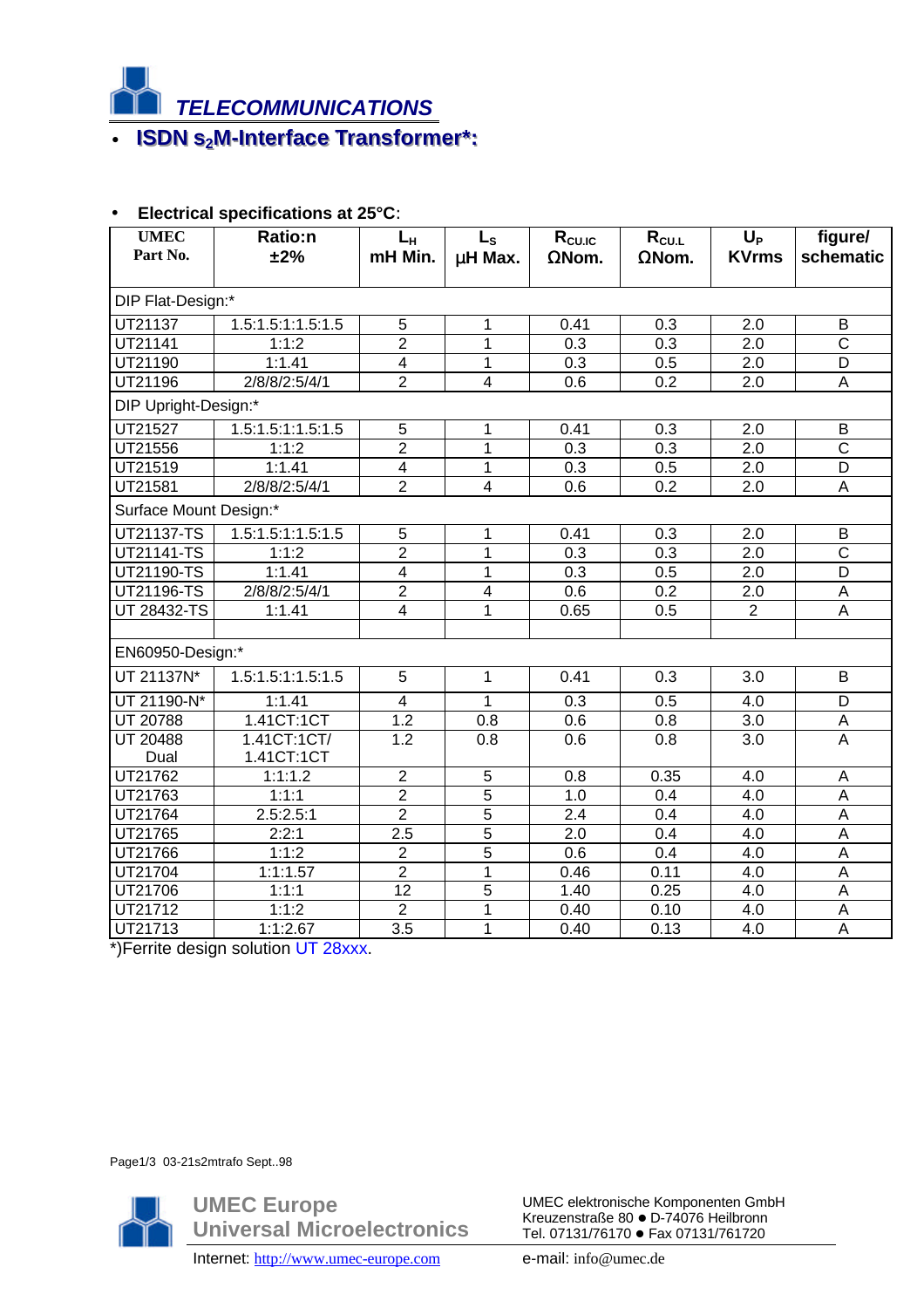

## Dimensions and connections(tolerance=±0.2mm)



\*) pins arrangement according to customer requirement.

Page2/3 03-21s2mtrafo Sept..98



UMEC elektronische Komponenten GmbH Kreuzenstraße 80 · D-74076 Heilbronn Tel. 07131/76170 · Fax 07131/761720

Internet: http://www.umec-europe.com